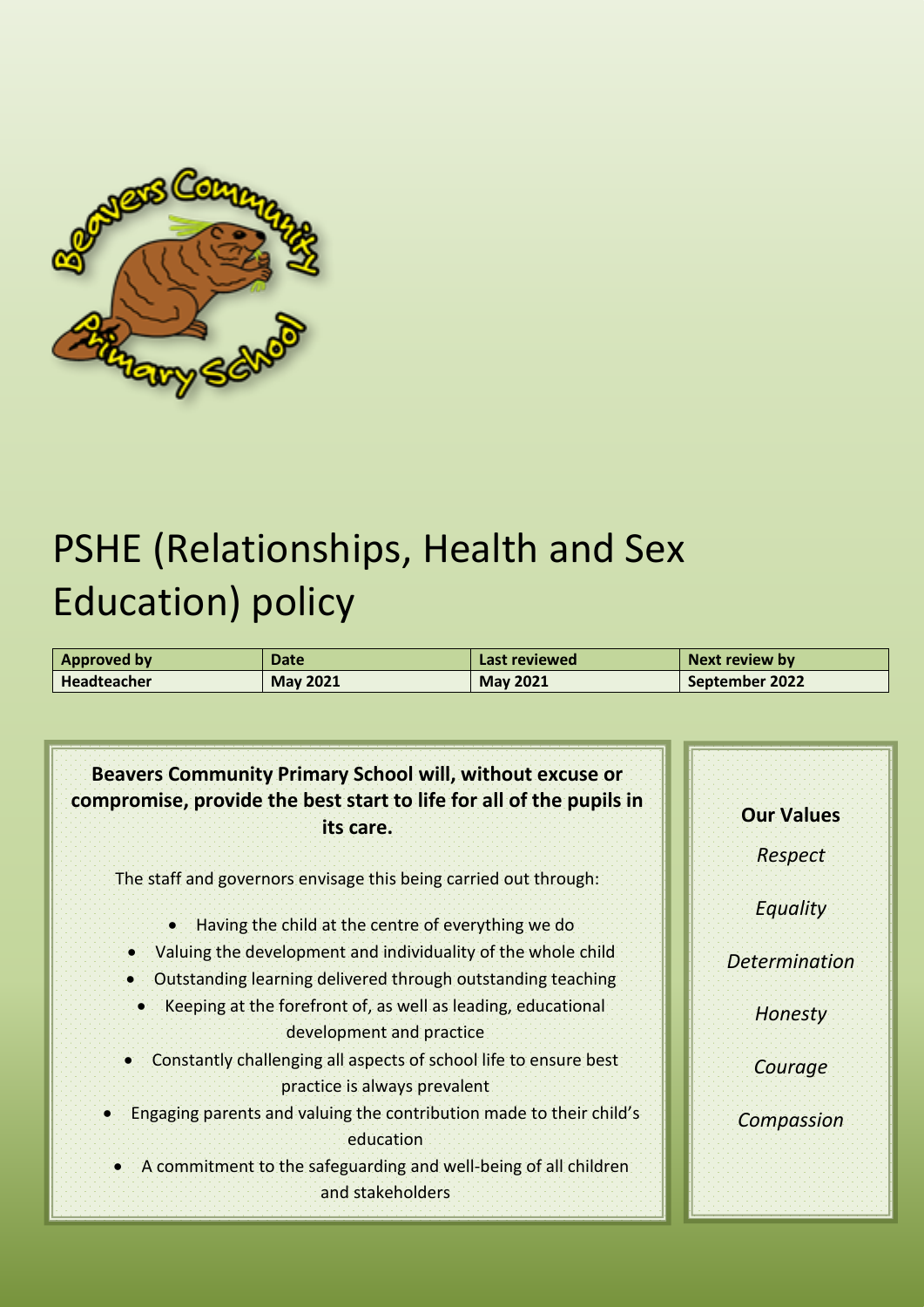

#### **Introduction**

Beavers Community Primary School is an equal opportunities school and PSHE should be taught in line with our equality of opportunity policy. All pupils within school will have the same opportunity to realise their potential regardless of gender, ability, ethnicity, religion, language, class and physical ability. Some key points are:

- Equality of opportunity is a cross-curricular issue; opportunities are identified and utilised in each curriculum area or topic.
- The language and learning needs of bilingual pupils are acknowledged in all subject areas.
- The use of assessment contributes to a positive understanding of race, gender, disability, equality, ethnic and cultural diversity.
- Children should work in a variety of different groupings depending on a particular activity. They work individually, in pairs or in groups (e.g. same ability, mixed ability, single sex, friendship, role model etc.).
- We offer activities of a non-stereotypical nature.
- Children have opportunities to share cultural and other experiences in the classroom.

Beavers Community Primary School is a Rights Respecting School and therefore this policy is based on Children's Rights with the responsibility of all named parties to ensure that these rights are inviolate. The school has three commitments that underpin this policy:

- To learn
- To be safe
- To show mutual respect

Beavers Community Primary School is a school that holds values central to all of its work and therefore this RHSE policy must be applied in line with the school's values system. This philosophy is essential to this RHSE policy and all named parties need to be guided by this principle when applying this policy.

#### **1. Aims**

The aims of relationships, health and sex education (RHSE) at our school are to:

- Provide a framework in which sensitive discussions can take place
- Prepare pupils for puberty, and give them an understanding of sexual development and the importance of health and hygiene
- Help pupils develop feelings of self-respect, confidence and empathy
- Create a positive culture around issues of sexuality and relationships
- Teach pupils the correct vocabulary to describe themselves and their bodies

#### **2. Statutory Requirements**

The Relationships Education, Relationships and Sex Education and Health Education (England) Regulations 2019, made under sections 34 and 35 of the [Children and Social work act 2017,](http://www.legislation.gov.uk/ukpga/2017/16/section/34/enacted) make Relationships Education compulsory for all pupils receiving primary education and Relationships and Sex Education (RSE) compulsory for all pupils receiving secondary education. They also make Health Education compulsory in all schools except independent schools. Whilst primary schools are not mandated to provide sex education, we offer this as part of our PSHE curriculum in addition to the statutory elements of sex education contained in the science curriculum. We are required to have regard to [guidance](https://www.gov.uk/government/consultations/relationships-and-sex-education-and-health-education) issued by the secretary of state as outlined in section 403 of the [Education Act 1996](http://www.legislation.gov.uk/ukpga/1996/56/contents)**.**

#### **3. Policy development**

This policy has been developed in consultation with staff, pupils and parents. The consultation and policy development process involved the following steps:

- 1. Review a member of staff or working group pulled together all relevant information including relevant national and local guidance
- 2. Staff consultation all school staff were given the opportunity to look at the policy and make recommendations
- 3. Parent/stakeholder consultation parents and any interested parties are able to access the policy on the school website and can feedback as they feel appropriate.
- 4. Pupil consultation we considered what exactly pupils want from their RHSE during the lessons.
- 5. Ratification once amendments were made, the policy was shared with governors and ratified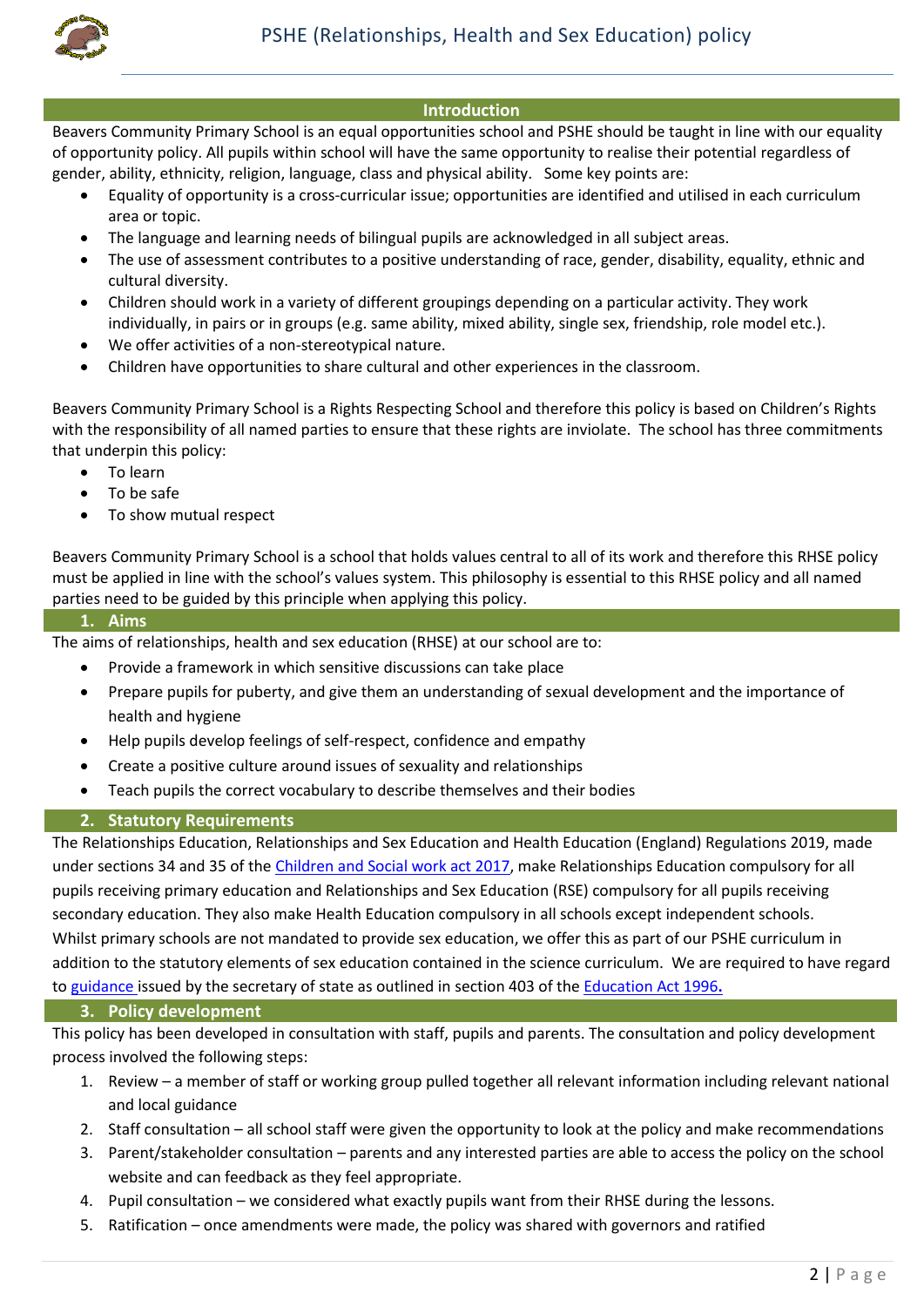

#### **4. Definition**

RHSE is about the emotional, social and cultural development of pupils, and involves learning about relationships, healthy lifestyles, diversity and personal identity.

RHSE involves a combination of sharing information, and exploring issues and values.

#### **RHSE is not about the promotion of sexual activity**.

#### **5. Curriculum**

At Beavers Community Primary School, statutory Relationships Education and Health Education are taught as part of a structured spiral PSHE curriculum and we follow a programme called SCARF. The structure of the SCARF programme means that requirements are covered and built upon in subsequent lessons. Our SCARF medium term plan identifies how individual lessons meet the different requirements. Most lessons will meet more than one requirement and each requirement is covered in more than one lesson (and usually in more than one year group). We may need to adapt this as and when necessary.

We have developed the curriculum in consultation with parents, pupils and staff, taking into account the age, needs and feelings of pupils. If pupils ask questions outside the scope of this policy, teachers will respond in an appropriate manner so that children are fully informed. Some questions or issues raised may not be appropriately answered in whole class lessons and these will be followed up separately on an individual or group basis. Given ease of access to the internet, children whose questions go unanswered may turn to inappropriate sources of information instead. We also respect that some questions are better addressed at home with parents/ carers and the school will share information with parents/carers on an individual basis should the need arise.

In PSHE pupils learn about personal safety and the law. Should a pupil make a disclosure to a member of staff this will be reported to a designated safeguarding lead and followed up in accordance with our disclosure procedures. Please see our safeguarding policy on the school website for further information.

SCARF meets all DfE requirements for statutory Relationships and Health Education, and is mapped to the PSHE Association Programmes of Study which enables us to provide a comprehensive and effective PSHE Education curriculum which prepares children for later life. SCARF lessons are carefully planned as part of a spiral curriculum, covering all subjects in an age-appropriate way. Some lessons provide the fundamental building blocks needed for children to achieve the end of primary school outcomes, relating indirectly to those outcomes.

Appendix 1 sets out which statutory requirements are covered in each year group.

#### **How delivery and content will be made accessible to all pupils including SEND**

This will be differentiated on a case by case teacher-led decision, depending upon the specific needs of the child in question. These lessons may be but not exclusively be either 1-1 lessons incorporated into games or stories in order to make them accessible to the child. The child may be in the class with the other students or out of class on a 1-1 basis.

## **6. Delivery of RHSE**

#### **Relationships Education**

Relationships education focuses on teaching the fundamental building blocks and characteristics of positive relationships including:

- Families and people who care for me
- Caring friendships
- Respectful relationships
- Online relationships
- Being safe

These areas of learning are taught within the context of family life taking care to ensure that there is no stigmatisation of children based on their home circumstances (families can include single parent families, LGBT parents, families headed by grandparents, adoptive parents, foster parents/carers amongst other structures) along with reflecting sensitively that some children may have a different structure of support around them (for example: looked after children or young carers).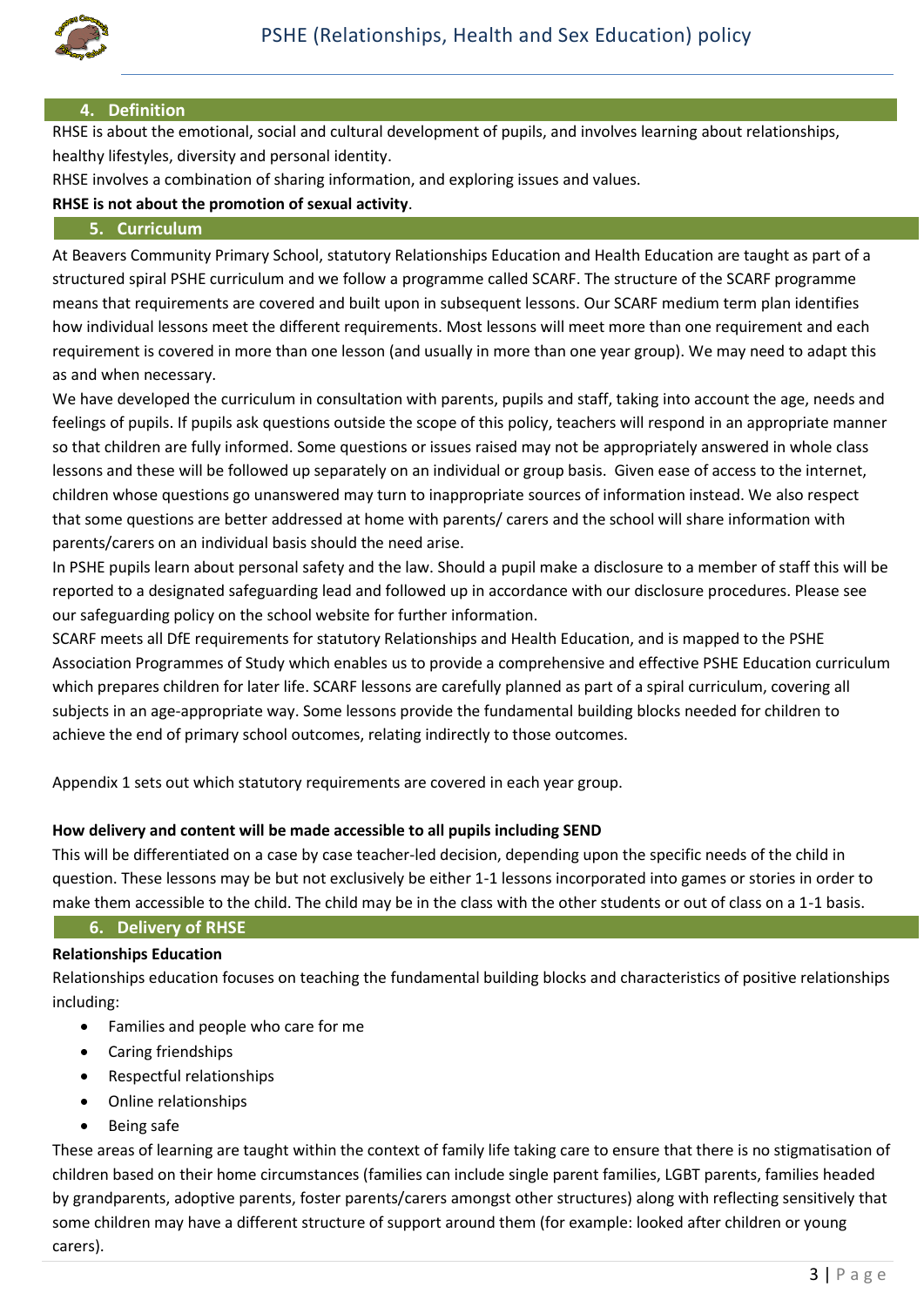

#### **Health Education**

Health Education aims to teach pupils about physical and mental wellbeing and give pupils the information that they need to make good decisions about their own health and wellbeing. This is taught through exploring the themes of:

- Mental wellbeing
- Internet safety and harm
- Physical health and fitness
- Healthy eating
- Drugs, alcohol and tobacco
- Health and prevention
- Basic first aid
- Changing adolescent bodies\*

\*The changing adolescent body and puberty education is part of the statutory Health Education curriculum and is mandatory for all pupils. We teach the correct scientific names of all body parts from Reception to Year 6 at an age appropriate level. Introducing the scientific names of genitalia is recommended by the NSPCC, the PSHE Association and is recognised good practice, supporting the safeguarding of pupils.

#### **Sex Education**

As part of our PSHE provision we teach sex education in Year 6. This is an important and recommended aspect of the curriculum. As a non-statutory element of PSHE, parents/carers have the right to withdraw their child from designated sex education lessons. We encourage parents and carers to talk through any concerns they may have and make an informed choice about whether to exercise the right to withdraw their child.

At Beavers Community Primary School, we follow The Christopher Winter Project scheme of work (Teaching SRE with Confidence in Primary Schools) for teaching sex education in Year 6. CWP have been awarded the Pamela Sheridan Award for Excellence in recognition of their pioneering professional development programme in relationships and sex education. CWP's success is based on a thorough understanding of what constitutes effective RHSE for both teachers and pupils. All CWP lessons have a clear structure and are age appropriate.

## **7. Roles and Responsibilities**

#### **The governing board**

The governing board has delegated the approval of this policy to the headteacher.

#### **The headteacher**

The headteacher is responsible for ensuring that RSHE is taught consistently across the school, and for managing requests to withdraw pupils from non-statutory components of RHSE.

## **Staff**

Staff are responsible for:

- Delivering RHSE in a sensitive way
- Modelling positive attitudes to RHSE
- Monitoring progress
- Responding to the needs of individual pupils
- Responding appropriately to pupils whose parents wish them to be withdrawn from the non-statutory components of RHSE

Staff do not have the right to opt out of teaching RHSE. Staff who have concerns about teaching RHSE are encouraged to discuss this with the headteacher.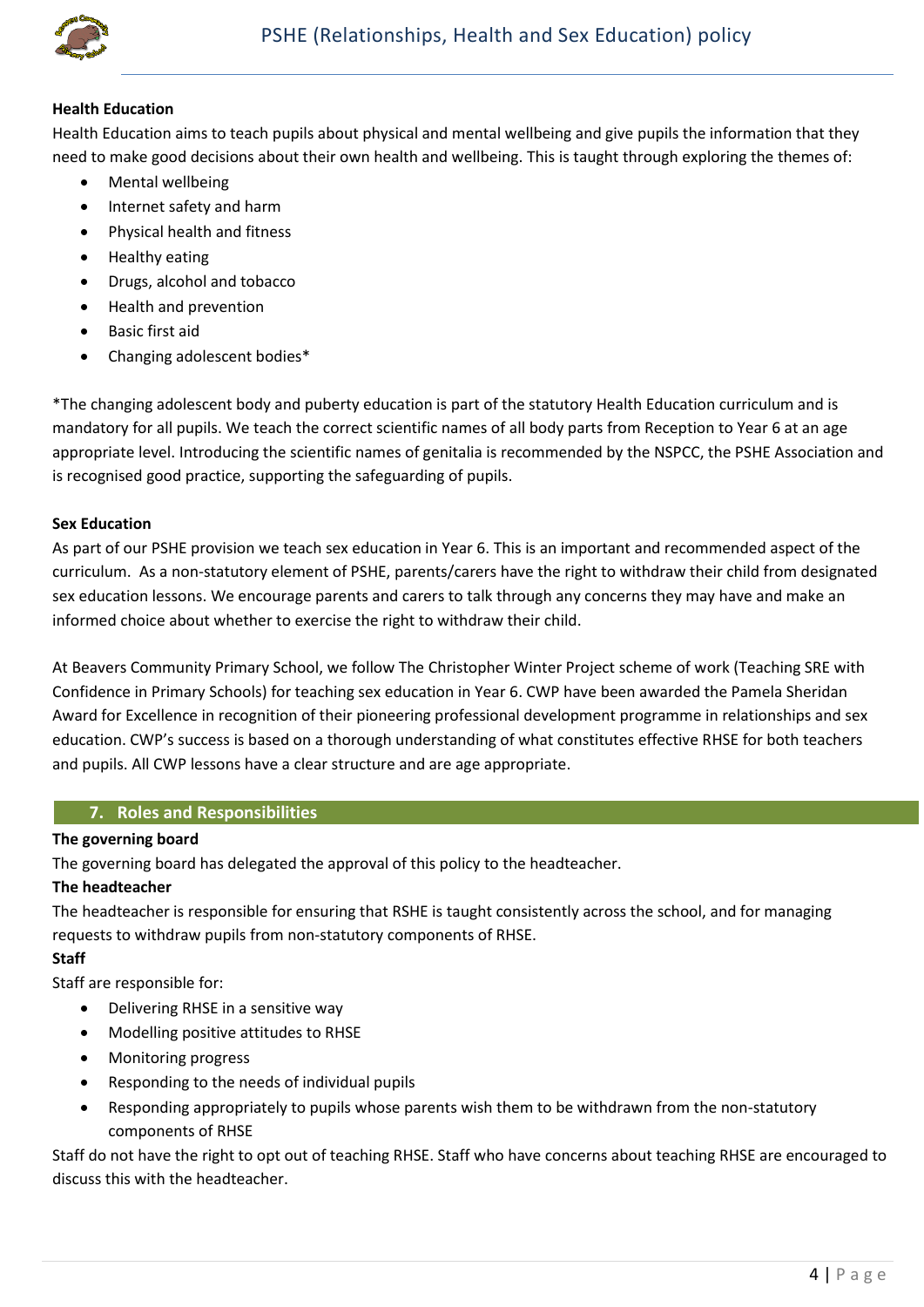

#### **Pupils**

Pupils are expected to engage fully in RHSE and, when discussing issues related to RHSE, treat others with respect and sensitivity.

#### **8. Parents' right to withdraw**

Parents do not have the right to withdraw their children from relationships education or health education.

Parents have the right to withdraw their children from the non-statutory and non-science components of sex education within RHSE. Before doing so, parents are encouraged to talk to the class teacher and/or view the teaching resources in order to inform any decisions regarding withdrawing their child.

Requests for withdrawal should be put in writing and addressed to the headteacher. Alternative work will be given to pupils who are withdrawn from RHSE.

The RHSE policy will be shared with any parents who wish to withdraw their child.

#### **9. Training**

Staff are trained on the delivery of RHSE as part of their induction and it is included in our continuing professional development calendar.

The headteacher will also invite visitors from outside the school to provide support and training to staff teaching RHSE where necessary.

**10. Monitoring arrangements**

The delivery of RHSE is monitored by the PSHE Leader through planning and book scrutinies, learning walks and pupil voice.

Pupils' development in RHSE is monitored by class teachers as part of our internal assessment systems. This policy will be reviewed by the PSHE Leader annually. At every review, the policy will be approved by the headteacher.

**11. Linked policies**

Safeguarding Anti - Bullying Policy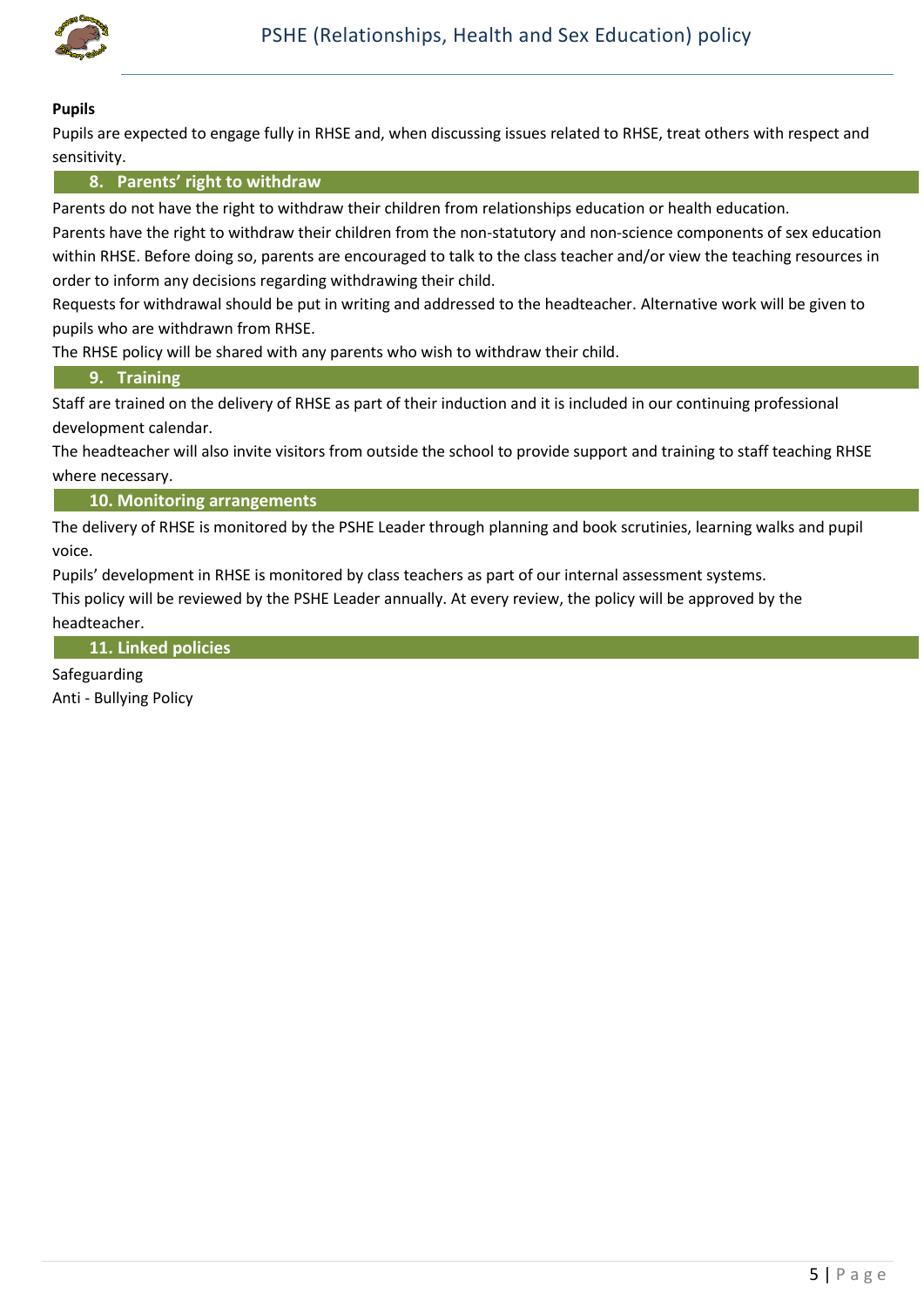

Appendix 1 – Year group coverage of statutory requirements of Relationships Education and Health Education

| Statutory requirement                                                                                                                 |   | Year groups  |              |              |              |   |              |  |
|---------------------------------------------------------------------------------------------------------------------------------------|---|--------------|--------------|--------------|--------------|---|--------------|--|
| <b>Relationships Education</b>                                                                                                        | R |              |              | 3            | Д            | 5 | 6            |  |
| Families and people who care for me                                                                                                   |   |              |              |              |              |   |              |  |
| 1. That families are important for children growing up because they can give love, security and stability.                            |   |              |              |              |              |   | $\checkmark$ |  |
| 2. The characteristics of healthy family life, commitment to each other, including in times of difficulty, protection and care for    |   |              | ✓            |              |              |   |              |  |
| children and other family members, the importance of spending time together and sharing each other's lives.                           |   |              |              |              |              |   |              |  |
|                                                                                                                                       |   |              |              |              |              |   |              |  |
| 3. That others' families, either in school or in the wider world, sometimes look different from their family, but that they should    | ✓ | ✓            | ✓            | ✓            | $\checkmark$ | ✓ | ✓            |  |
| respect those differences and know that other children's families are also characterised by love and care.                            |   |              |              |              |              |   |              |  |
| 4. That stable, caring relationships, which may be of different types, are at the heart of happy families, and are important for      | ✓ | ✓            | ✓            | $\checkmark$ | $\checkmark$ | ✓ | ✓            |  |
| children's security as they grow up.                                                                                                  |   |              |              |              |              |   |              |  |
| 5. That marriage represents a formal and legally recognised commitment of two people to each other which is intended to be            | ✓ |              |              |              | ✓            |   | ✓            |  |
| lifelong.                                                                                                                             |   |              |              |              |              |   |              |  |
| 6. How to recognise if family relationships are making them feel unhappy or unsafe, and how to seek help or advice from others if     |   | ✓            |              |              |              |   |              |  |
| needed.                                                                                                                               |   |              |              |              |              |   |              |  |
| Caring friendships                                                                                                                    |   |              |              |              |              |   |              |  |
| 1. How important friendships are in making us feel happy and secure, and how people choose and make friends.                          |   |              |              |              |              |   |              |  |
| 2. The characteristics of friendships, including mutual respect, truthfulness, trustworthiness, loyalty, kindness, generosity, trust, |   |              |              |              |              |   |              |  |
| sharing interests and experiences and support with problems and difficulties.                                                         |   |              |              |              |              |   |              |  |
| 3. That healthy friendships are positive and welcoming towards others, and do not make others feel lonely or excluded.                | ✓ | ✓            | $\checkmark$ | $\checkmark$ | $\checkmark$ | ✓ | ✓            |  |
| 4. That most friendships have ups and downs, and that these can often be worked through so that the friendship is repaired or even    |   | ✓            | ✓            | ✓            |              | ✓ |              |  |
| strengthened, and that resorting to violence is never right.                                                                          |   |              |              |              |              |   |              |  |
| 5. How to recognise who to trust and who not to trust, how to judge when a friendship is making them feel unhappy or                  | ✓ | $\checkmark$ | $\checkmark$ | $\checkmark$ | $\checkmark$ | ✓ |              |  |
| uncomfortable, managing conflict, how to manage these situations and how to seek help or advice from others, if needed.               |   |              |              |              |              |   |              |  |
| Respectful relationships                                                                                                              |   |              |              |              |              |   |              |  |
| 1. The importance of respecting others, even when they are very different from them (for example, physically, in character,           |   |              |              |              |              |   |              |  |
| personality or backgrounds), or make different choices or have different preferences or beliefs                                       |   |              |              |              |              |   |              |  |
| 2. Practical steps they can take in a range of different contexts to improve or support respectful relationships.                     | ✓ | ✓            | ✓            | $\checkmark$ | $\checkmark$ | ✓ | ✓            |  |
| 3. The conventions of courtesy and manners.                                                                                           |   |              | $\checkmark$ | ✓            |              | ✓ |              |  |
| 4. The importance of self-respect and how this links to their own happiness.                                                          | ✓ |              |              |              | $\checkmark$ | ✓ |              |  |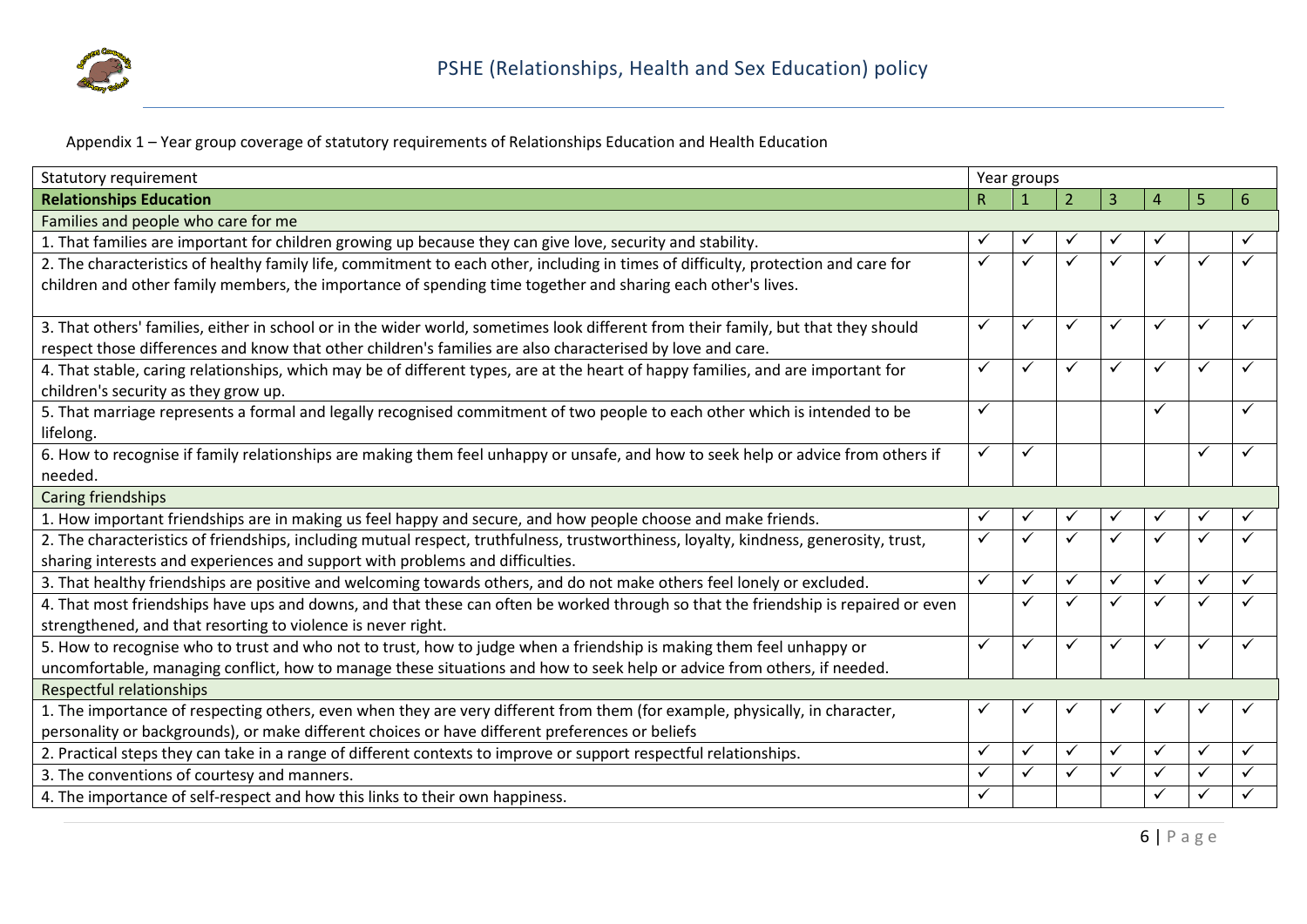

| 5. That in school and in wider society they can expect to be treated with respect by others, and that in turn they should show due |  |  |  |  |
|------------------------------------------------------------------------------------------------------------------------------------|--|--|--|--|
| respect to others, including those in positions of authority.                                                                      |  |  |  |  |
| 6. About different types of bullying (including cyberbullying), the impact of bullying, responsibilities of bystanders (primarily  |  |  |  |  |
| reporting bullying to an adult) and how to get help.                                                                               |  |  |  |  |
| 7. What a stereotype is, and how stereotypes can be unfair, negative or destructive.                                               |  |  |  |  |
| 8. The importance of permission-seeking and giving in relationships with friends, peers and adults.                                |  |  |  |  |

| Online relationships                                                                                                                   |              |              |   |              |              |   |   |
|----------------------------------------------------------------------------------------------------------------------------------------|--------------|--------------|---|--------------|--------------|---|---|
| 1. That people sometimes behave differently online, including by pretending to be someone they are not.                                |              |              |   |              |              |   |   |
| 2. That the same principles apply to online relationships as to face-to-face relationships, including the importance of respect for    |              | ✓            |   | ✓            | ✓            | ✓ |   |
| others online including when we are anonymous.                                                                                         |              |              |   |              |              |   |   |
| 3. The rules and principles for keeping safe online, how to recognise risks, harmful content and contact, and how to report them.      |              | $\checkmark$ | ✓ | ✓            | ✓            | ✓ |   |
| 4. How to critically consider their online friendships and sources of information including awareness of the risks associated with     |              | $\checkmark$ |   |              |              |   |   |
| people they have never met.                                                                                                            |              |              |   |              |              |   |   |
| 5. How information and data is shared and used online.                                                                                 |              | $\checkmark$ |   | ✓            | ✓            |   |   |
| <b>Being safe</b>                                                                                                                      |              |              |   |              |              |   |   |
| 1. What sorts of boundaries are appropriate in friendships with peers and others (including in a digital context).                     |              | ✓            |   | v            |              |   |   |
| 2. About the concept of privacy and the implications of it for both children and adults; including that it is not always right to keep | ✓            | ✓            |   | $\checkmark$ | ✓            |   |   |
| secrets if they relate to being safe.                                                                                                  |              |              |   |              |              |   |   |
| 3. That each person's body belongs to them, and the differences between appropriate and inappropriate or unsafe physical, and          | $\checkmark$ | $\checkmark$ | ✓ | $\checkmark$ | ✓            | ✓ |   |
| other, contact.                                                                                                                        |              |              |   |              |              |   |   |
| 4. How to respond safely and appropriately to adults they may encounter (in all contexts, including online) whom they do not know.     | ✓            | $\checkmark$ | ✓ | ✓            | $\checkmark$ | ✓ | ✓ |
| 5. How to recognise and report feelings of being unsafe or feeling bad about any adult.                                                | ✓            | $\checkmark$ | ✓ | $\checkmark$ | $\checkmark$ | ✓ |   |
| 6. How to ask for advice or help for themselves or others, and to keep trying until they are heard.                                    | ✓            | ✓            |   | ✓            |              |   |   |
| 7. How to report concerns or abuse, and the vocabulary and confidence needed to do so.                                                 | ✓            | $\checkmark$ |   |              |              |   |   |
| 8. Where to get advice e.g. family, school and/or other sources.                                                                       | ✓            | $\checkmark$ |   |              | ✓            |   |   |
| <b>Physical Health and Mental Wellbeing (Health Education)</b>                                                                         |              |              |   |              |              |   |   |
| Mental wellbeing                                                                                                                       |              |              |   |              |              |   |   |
| 1. That mental wellbeing is a normal part of daily life, in the same way as physical health.                                           |              | ✓            |   |              | $\checkmark$ |   |   |
| 2. That there is a normal range of emotions (e.g. happiness, sadness, anger, fear, surprise, nervousness) and scale of emotions that   |              | $\checkmark$ |   | $\checkmark$ |              |   |   |
| all humans experience in relation to different experiences and situations.                                                             |              |              |   |              |              |   |   |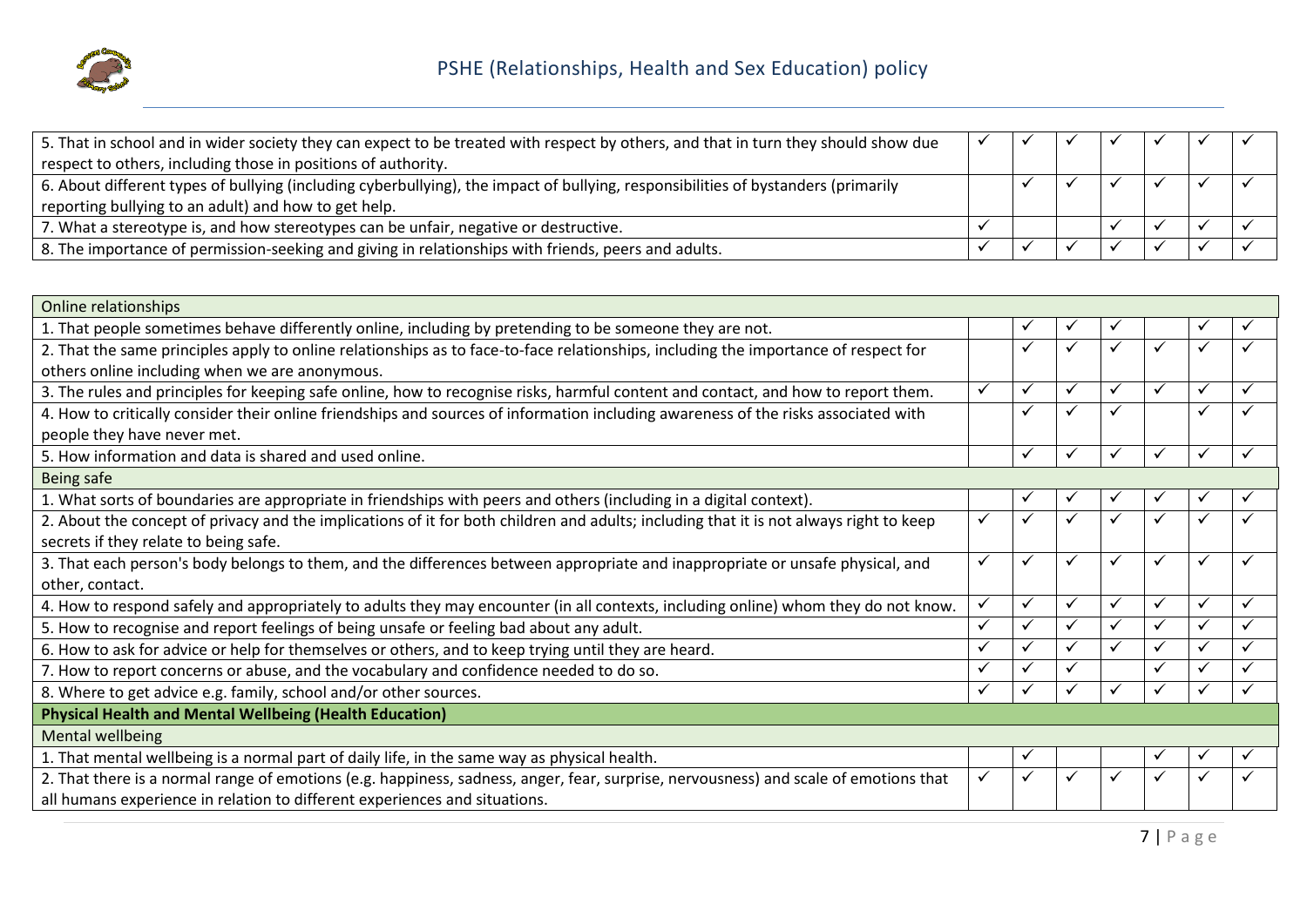

| 3. How to recognise and talk about their emotions, including having a varied vocabulary of words to use when talking about their       |  |              |                          |  |
|----------------------------------------------------------------------------------------------------------------------------------------|--|--------------|--------------------------|--|
| own and others' feelings.                                                                                                              |  |              |                          |  |
| 4. How to judge whether what they are feeling and how they are behaving is appropriate and proportionate.                              |  |              |                          |  |
| 5. The benefits of physical exercise, time outdoors, community participation, voluntary and service-based activity on mental           |  | $\checkmark$ |                          |  |
| wellbeing and happiness.                                                                                                               |  |              |                          |  |
| 6. Simple self-care techniques, including the importance of rest, time spent with friends and family and the benefits of hobbies and   |  |              |                          |  |
| interests.                                                                                                                             |  |              |                          |  |
| 7. Isolation and loneliness can affect children and that it is very important for children to discuss their feelings with an adult and |  |              | $\overline{\phantom{a}}$ |  |
| seek support.                                                                                                                          |  |              |                          |  |
| 8. That bullying (including cyberbullying) has a negative and often lasting impact on mental wellbeing.                                |  |              |                          |  |
| 9. Where and how to seek support (including recognising the triggers for seeking support), including whom in school they should        |  | $\checkmark$ | $\cdot$                  |  |
| speak to if they are worried about their own or someone else's mental wellbeing or ability to control their emotions (including        |  |              |                          |  |
| issues arising online).                                                                                                                |  |              |                          |  |

| Internet safety and harms                                                                                                             |   |              |   |  |
|---------------------------------------------------------------------------------------------------------------------------------------|---|--------------|---|--|
| 1. That for most people the internet is an integral part of life and has many benefits.                                               | v |              |   |  |
| 2. About the benefits of rationing time spent online, the risks of excessive time spent on electronic devices and the impact of       |   |              |   |  |
| positive and negative content online on their own and others' mental and physical wellbeing.                                          |   |              |   |  |
| 3. How to consider the effect of their online actions on others and know how to recognise and display respectful behaviour online     | ✔ | $\checkmark$ |   |  |
| and the importance of keeping personal information private.                                                                           |   |              |   |  |
| 4. Why social media, some computer games and online gaming, for example, are age restricted.                                          |   | $\checkmark$ |   |  |
| 5. That the internet can also be a negative place where online abuse, trolling, bullying and harassment can take place, which can     | ✓ | $\checkmark$ | ✔ |  |
| have a negative impact on mental health.                                                                                              |   |              |   |  |
| 6. How to be a discerning consumer of information online including understanding that information, including that from search         |   | $\checkmark$ |   |  |
| engines, is ranked, selected and targeted.                                                                                            |   |              |   |  |
| 7. Where and how to report concerns and get support with issues online.                                                               |   |              |   |  |
| Physical health and fitness                                                                                                           |   |              |   |  |
| 1. The characteristics and mental and physical benefits of an active lifestyle.                                                       | ✔ |              |   |  |
| 2. The importance of building regular exercise into daily and weekly routines and how to achieve this; for example walking or cycling |   |              |   |  |
| to school, a daily active mile or other forms of regular, vigorous exercise.                                                          |   |              |   |  |
| 3. The risks associated with an inactive lifestyle (including obesity).                                                               | ✔ |              |   |  |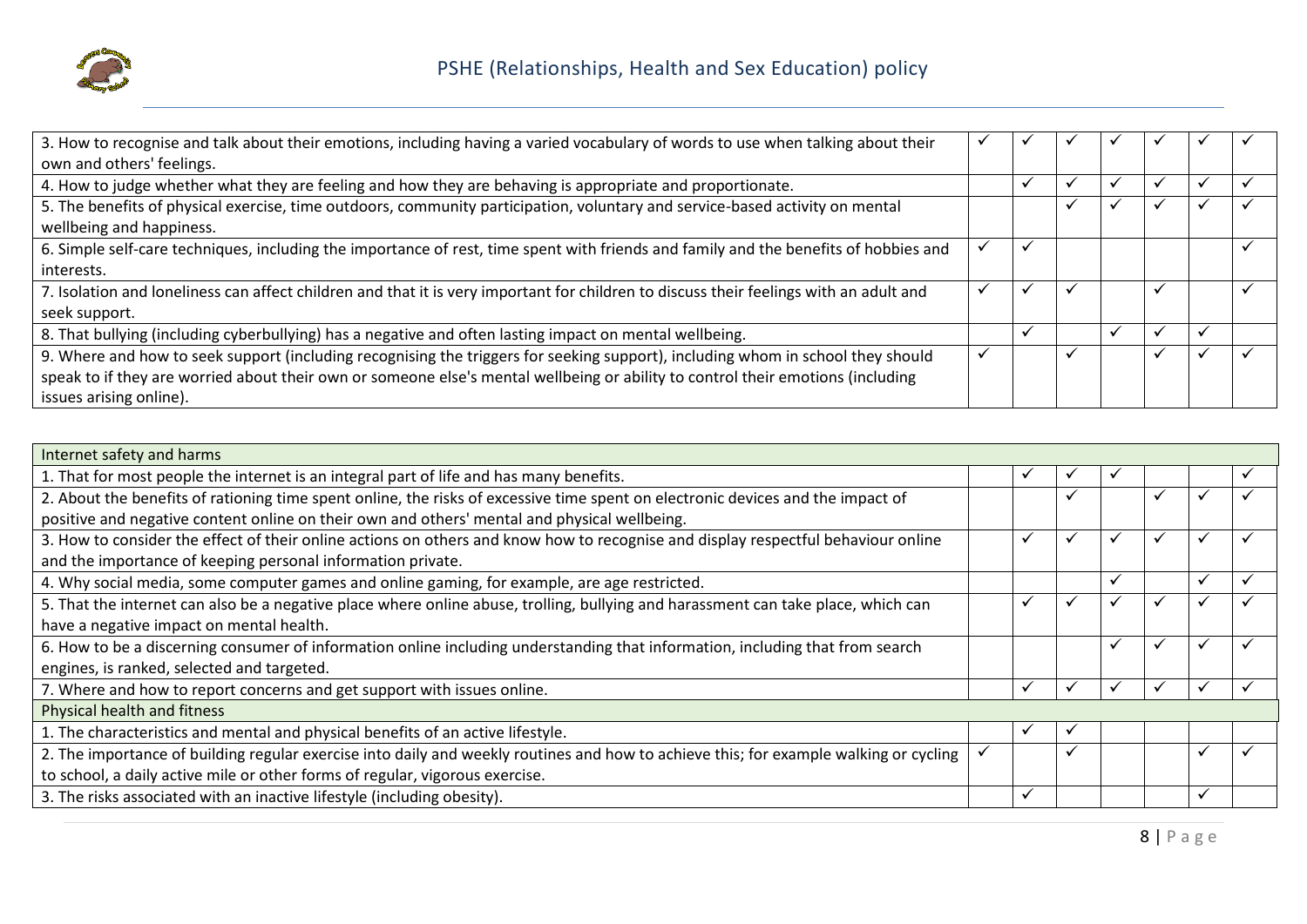

| 4. How and when to seek support including which adults to speak to in school if they are worried about their health.                   | ✓            | 丷            |              |   | ✓            |  |
|----------------------------------------------------------------------------------------------------------------------------------------|--------------|--------------|--------------|---|--------------|--|
| Healthy eating                                                                                                                         |              |              |              |   |              |  |
| 1. What constitutes a healthy diet (including understanding calories and other nutritional content).                                   |              |              |              |   |              |  |
| 2. The principles of planning and preparing a range of healthy meals.                                                                  | ✓            | ✓            |              |   | ✓            |  |
| 3. The characteristics of a poor diet and risks associated with unhealthy eating (including, for example, obesity and tooth decay) and |              | $\checkmark$ |              | ✓ | ✓            |  |
| other behaviours (e.g. the impact of alcohol on diet or health).                                                                       |              |              |              |   |              |  |
| Drugs, alcohol and tobacco                                                                                                             |              |              |              |   |              |  |
| 1. The facts about legal and illegal harmful substances and associated risks, including smoking, alcohol use and drug-taking.          |              |              |              |   |              |  |
| Health and prevention                                                                                                                  |              |              |              |   |              |  |
| 1. The importance of sufficient good quality sleep for good health and that a lack of sleep can affect weight, mood and ability to     | ✔            | v            |              |   |              |  |
| learn.                                                                                                                                 |              |              |              |   |              |  |
| 2. About dental health and the benefits of good oral hygiene and dental flossing, including regular check-ups at the dentist.          | ✓            | $\checkmark$ | ✓            |   |              |  |
| 3. About personal hygiene and germs including bacteria, viruses, how they are spread and treated, and the importance of                | $\checkmark$ | $\checkmark$ | $\checkmark$ |   | $\checkmark$ |  |
| handwashing.                                                                                                                           |              |              |              |   |              |  |
| 4. The facts and science relating to allergies, immunisation and vaccination.                                                          |              |              | ✓            |   |              |  |
| <b>Basic first-aid</b>                                                                                                                 |              |              |              |   |              |  |
| 1. How to make a clear and efficient call to emergency services if necessary.                                                          |              | ✓            | $\checkmark$ |   |              |  |
| 2. Concepts of basic first-aid, for example dealing with common injuries, including head injuries.                                     |              |              |              |   |              |  |
| Changing adolescent body                                                                                                               |              |              |              |   |              |  |
| 1. Key facts about puberty and the changing adolescent body, particularly from age 9 through to age 11, including physical and         | ✓            | $\check{ }$  | 丷            |   | ✔            |  |
| emotional changes.                                                                                                                     |              |              |              |   |              |  |
| 2. About menstrual wellbeing including the key facts about the menstrual cycle.                                                        |              |              |              |   | ✓            |  |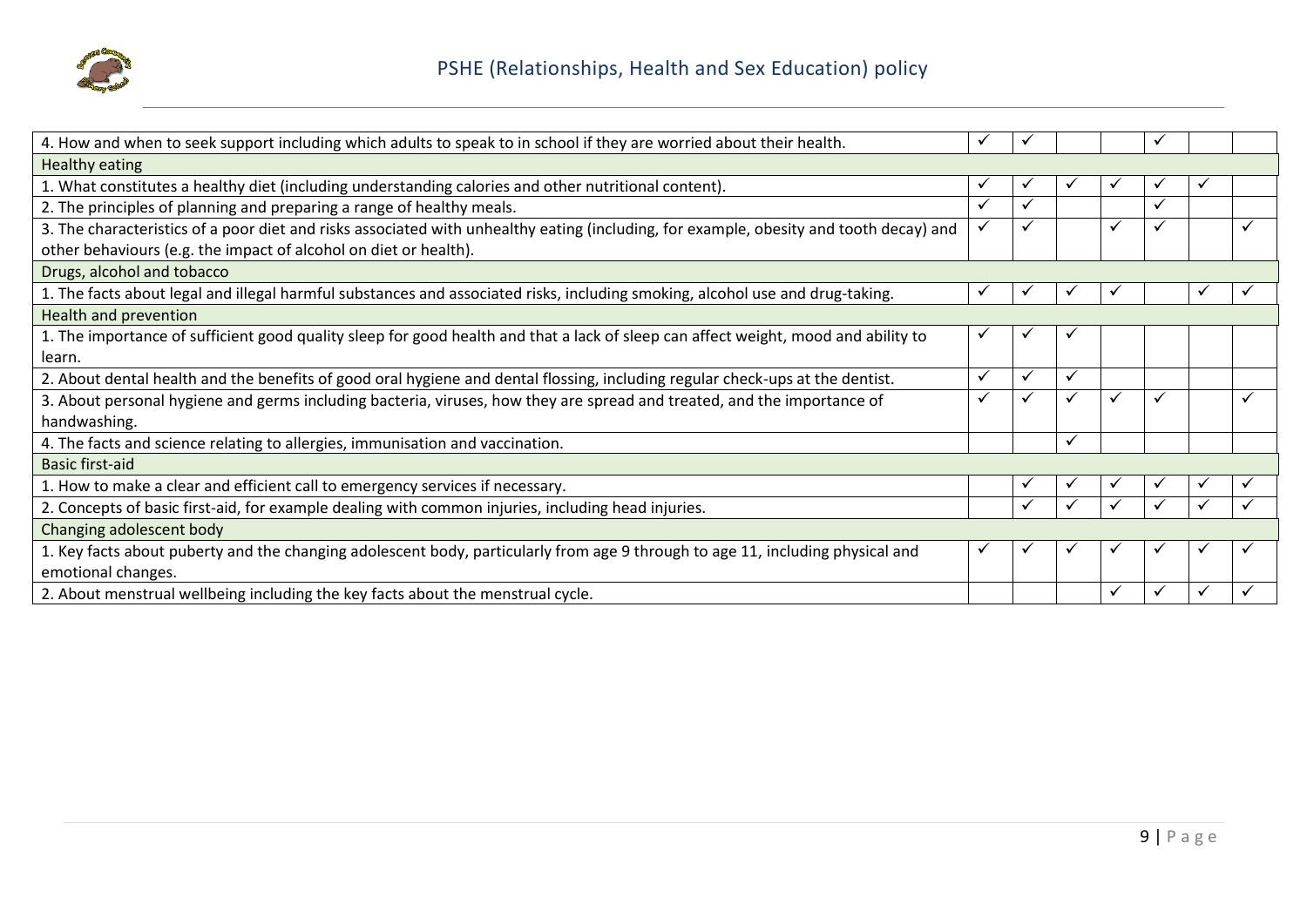

# Appendix 2 - Related National Curriculum Science objectives

| Science curriculum requirement                                                                                                                                                                                                                                                                                                                                                                 | <b>Related SCARF lesson plan</b>                                            |
|------------------------------------------------------------------------------------------------------------------------------------------------------------------------------------------------------------------------------------------------------------------------------------------------------------------------------------------------------------------------------------------------|-----------------------------------------------------------------------------|
| Year 1                                                                                                                                                                                                                                                                                                                                                                                         |                                                                             |
| Y1 Animals including humans Identify, name, draw and label the basic parts of the human body and say which part of the body is associated<br>with each sense.                                                                                                                                                                                                                                  | Inside my wonderful body!<br>Keeping privates private                       |
| Y1 Animals including humans (Non-statutory guidance) Pupils should have plenty of opportunities to learn the names of the main body<br>party (including head, neck, arms, elbows, legs, knees, face, ears, eyes, hair, mouth, teeth) through games, actions, songs and rhymes.                                                                                                                 |                                                                             |
| Year <sub>2</sub>                                                                                                                                                                                                                                                                                                                                                                              |                                                                             |
| Y2 Living things and their habitats (Non-statutory guidance) Pupils should be introduced to the idea that all living things have certain<br>characteristics that are essential for keeping them alive and healthy.                                                                                                                                                                             | What does my body do?<br>My body, your body                                 |
| Y2 Living things and their habitats (Non-statutory guidance) Pupils should raise and answer questions that help them to become familiar<br>with the life processes that are common to all living things.                                                                                                                                                                                       | Taking care of a baby<br>What could Harold do?<br>My body needs             |
| Y2 Animals including humans Notice that animals, including humans, have offspring which grow into adults.                                                                                                                                                                                                                                                                                      | Harold's bathroom                                                           |
| Y2 Animals including humans Find out about and describe the basic needs of animals, including humans, for survival (water, food and air).                                                                                                                                                                                                                                                      | Catch it! Bin it! Kill it!<br>Eat well                                      |
| Y2 Animals including humans Describe the importance for humans of exercise, eating the right amounts of different foods and hygiene.                                                                                                                                                                                                                                                           | Harold's postcard - helping us to                                           |
| Y2 Animals including humans (Non-statutory guidance) Pupils should be introduced to the basic needs of animals for survival, as well as the<br>importance of exercise and nutrition for humans.                                                                                                                                                                                                | keep clean and healthy<br>I can eat a rainbow<br>Harold's wash and brush up |
| Y2 Animals including humans (Non-statutory guidance) Pupils should also be introduced to the processes of reproduction and growth in<br>animals. The focus at this stage should be on questions that help pupils to recognise growth; they should not be expected to understand how<br>reproduction occurs. Growing into adults can include reference to baby, toddler, child, teenager, adult | Harold's picnic<br>Super sleep<br>Haven't you grown!                        |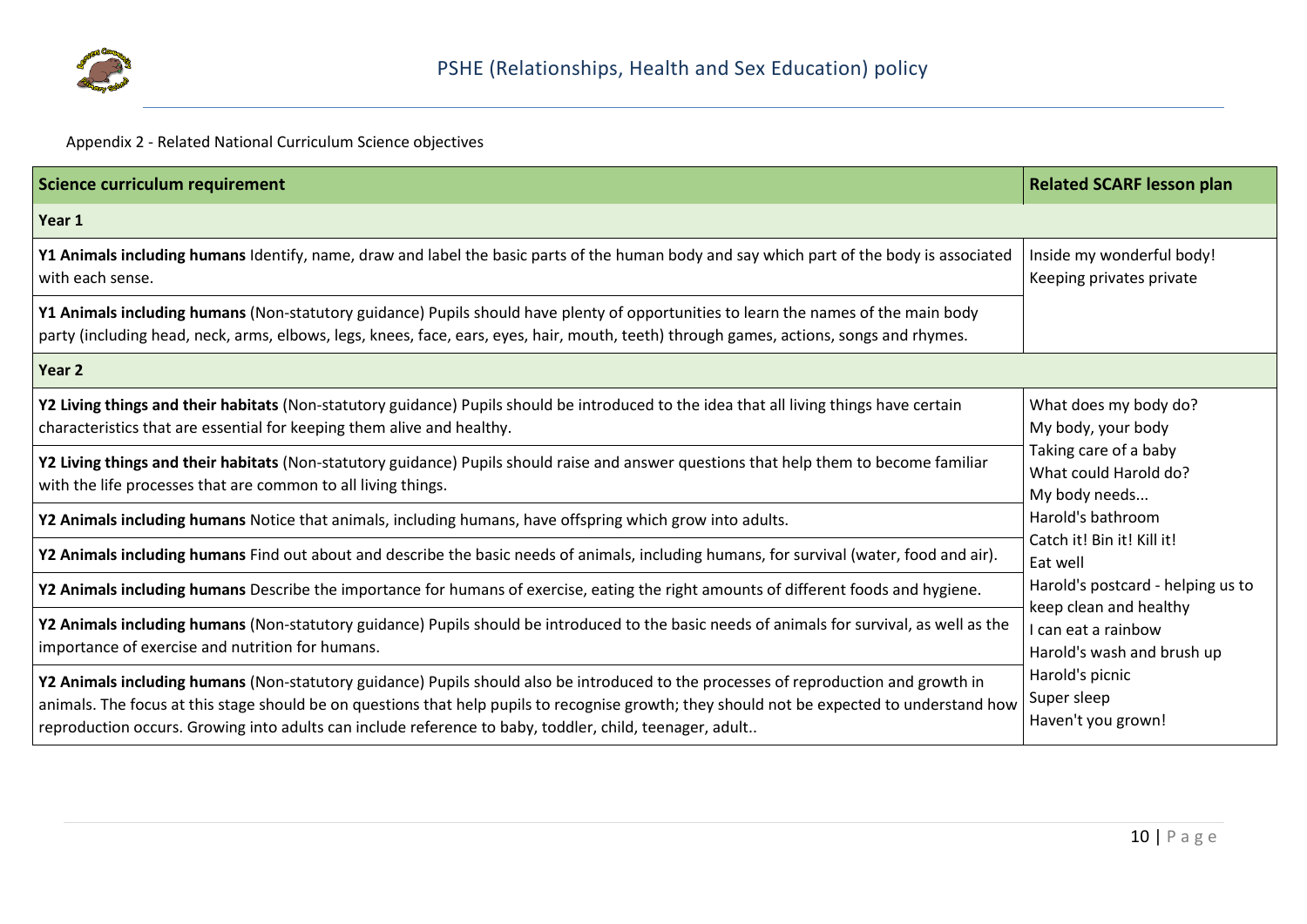

| Year 3                                                                                                                                                                                                                                                                                                                                              |                                                                                          |
|-----------------------------------------------------------------------------------------------------------------------------------------------------------------------------------------------------------------------------------------------------------------------------------------------------------------------------------------------------|------------------------------------------------------------------------------------------|
| Y3 Animals including humans Identify that animals, including humans, need the right types and amount of nutrition, and that they cannot<br>make their own food; they get nutrition from what they eat.                                                                                                                                              | Help or harm?<br>Alcohol and cigarettes: the facts                                       |
| Y3 Animals including humans (Non-statutory guidance) Pupils should continue to learn about the importance of nutrition and should be<br>introduced to the main body parts associated with the skeleton and muscles, finding out how different parts of the body have special<br>functions.                                                          | <b>SCARF Hotel</b><br>Body team work<br>My changing body<br>Derek cooks dinner! (healthy |
| Y3 Animals including humans (Non-statutory guidance) Pupils might research different food groups and how they keep us healthy and<br>design meals based on what they find out.                                                                                                                                                                      | eating)                                                                                  |
| Year 4                                                                                                                                                                                                                                                                                                                                              |                                                                                          |
| Y4 Living things and their habitats Recognise that environments can change and that this can sometimes pose dangers to living things.                                                                                                                                                                                                               | Harold's environment project                                                             |
| Y4 Living things and their habitats (Non-statutory guidance) Pupils should explore examples of human impact (both positive and negative)<br>on environments, for example, the positive effects of nature reserves, ecologically planned parks, or garden ponds, and the negative effects<br>of population and development, litter or deforestation. | Period positive<br>Let's have a tidy up!<br>Harold's Seven Rs                            |
| Year 5                                                                                                                                                                                                                                                                                                                                              |                                                                                          |
| Y5 Living things and their habitats Describe the differences in the life cycles of a mammal, an amphibian, an insect and a bird.                                                                                                                                                                                                                    | Is this normal?                                                                          |
| Y5 Animals including humans Describe the changes as humans develop from birth to old age.                                                                                                                                                                                                                                                           | Growing up and changing bodies                                                           |
| Y5 Animals including humans (Non-statutory guidance) Pupils should draw a timeline to indicate stages in the growth and development of<br>humans. They should learn about the changes experienced in puberty.                                                                                                                                       |                                                                                          |
| Y5 Animals including humans (Non-statutory guidance) Pupils could work scientifically by researching the gestation periods of other animals<br>and comparing them with humans; by finding out and recording the length and mass of a baby as it grows.                                                                                              |                                                                                          |